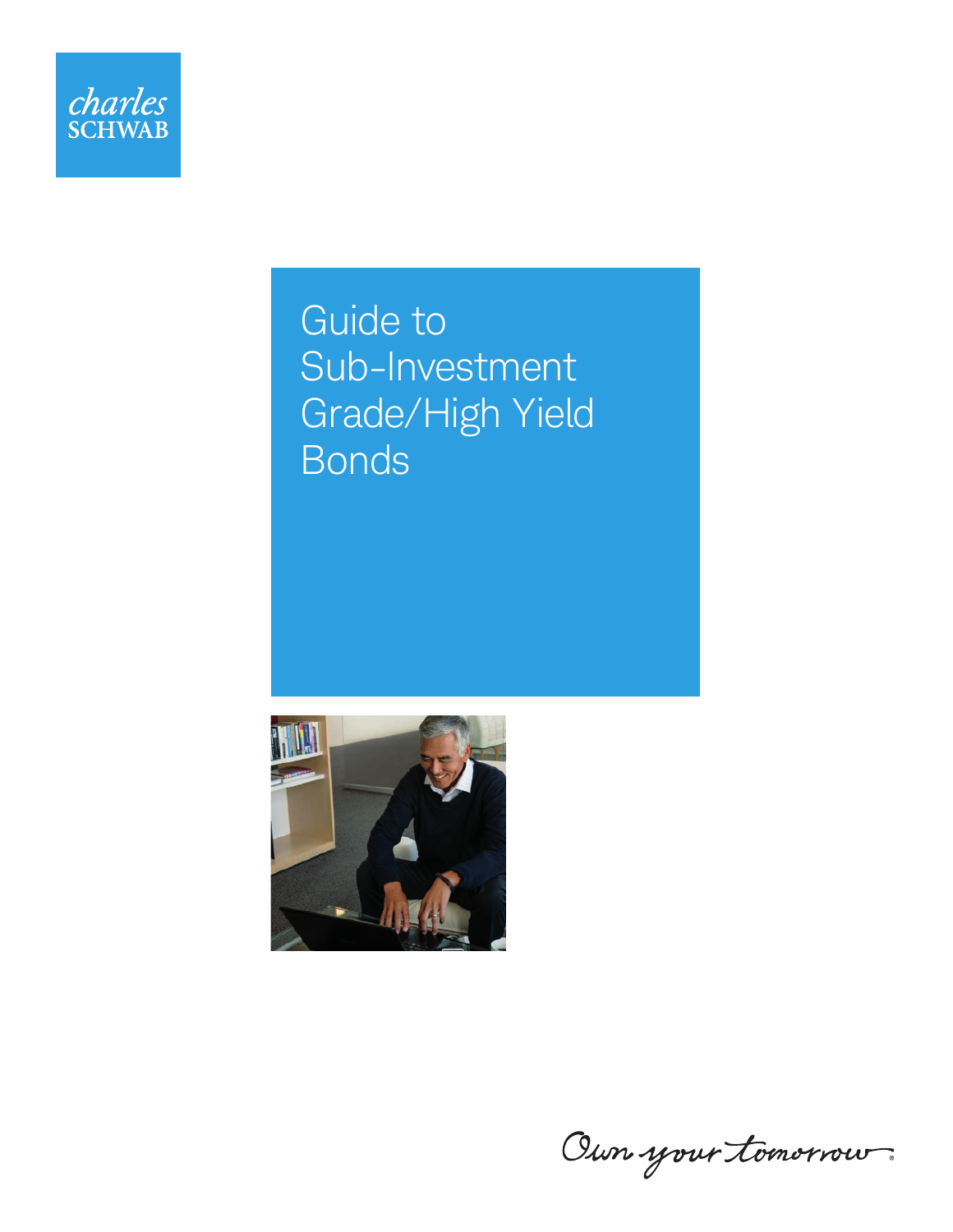# Guide to sub-investment grade/high yield bonds

Investing in sub-investment grade/high yield corporate bonds can be complex and involves a variety of risks. This guide is intended to review some of the important factors to consider when investing in sub-investment grade/high yield bonds. There may be unique issues depending on your specific situation that warrant additional consideration by you and your financial, tax, or legal advisor.

# What are sub-investment grade/high yield bonds?

Sub-investment grade/high yield bonds are bonds with a credit rating below investment grade (Baa3 or BBB-), as judged by the bond ratings assigned by one of the major rating agencies: Moody's Investors Service (Moody's) and Standard & Poor's. The ratings are the opinion of the agency. They are not a guarantee of credit quality, probability of default, or recommendation to buy or sell.

Bond ratings are an assessment of an issuer's ability to repay its debt, based on its history of borrowing, repayment, and other factors. Ratings reflect a current assessment of an issuer's creditworthiness and do not guarantee performance now or in the future. Issuers rated below investment grade are expected to have a greater risk of default, and therefore typically pay a higher rate of interest to investors for that risk.

|                                                   | Standard & Poor's               | Moody's   |  |
|---------------------------------------------------|---------------------------------|-----------|--|
|                                                   | <b>Investment Grade</b>         |           |  |
| Strongest/highest quality,<br>minimal credit risk | AAA                             | Aaa       |  |
| Strong/high quality, very low<br>credit risk      | AA                              | Aa        |  |
| Upper medium grade, low<br>credit risk            | A                               | A         |  |
| Moderate credit risk                              | <b>BBB</b>                      | Baa       |  |
|                                                   | Sub-Investment Grade/High Yield |           |  |
| Speculative grade, higher<br>credit risk          | BB, B                           | Ba, B     |  |
| Highly speculative, very high<br>credit risk      | CCC, CC, C                      | Caa, Ca   |  |
| Default                                           | D                               | C         |  |
| Not rated or not available                        | NR or NA                        | NR or NA  |  |
| Rating withdrawn                                  | <b>WD</b>                       | <b>WD</b> |  |

#### Bond ratings reflect an opinion on credit quality.

Note: Standard & Poor's ratings from A to CCC may be modified by a plus (+) or minus (-) sign to show relative standing within the rating categories. Moody's uses numerical modifiers 1, 2, and 3 in each category: The modifier 1 indicates that the obligation falls in the higher end of its category; the modifier 2 indicates a mid-range assessment; and the modifier 3 indicates a standing in the lower end of that rating category.

Source: Standard & Poor's and Moody's.

# Why invest in sub-investment grade/high yield bonds?

The primary and most common reason that investors choose to invest in sub-investment grade/high yield bonds is to try to **enhance income**. The yields on these bonds are generally higher than yields available in higher-quality U.S.-government or investment grade corporate bonds.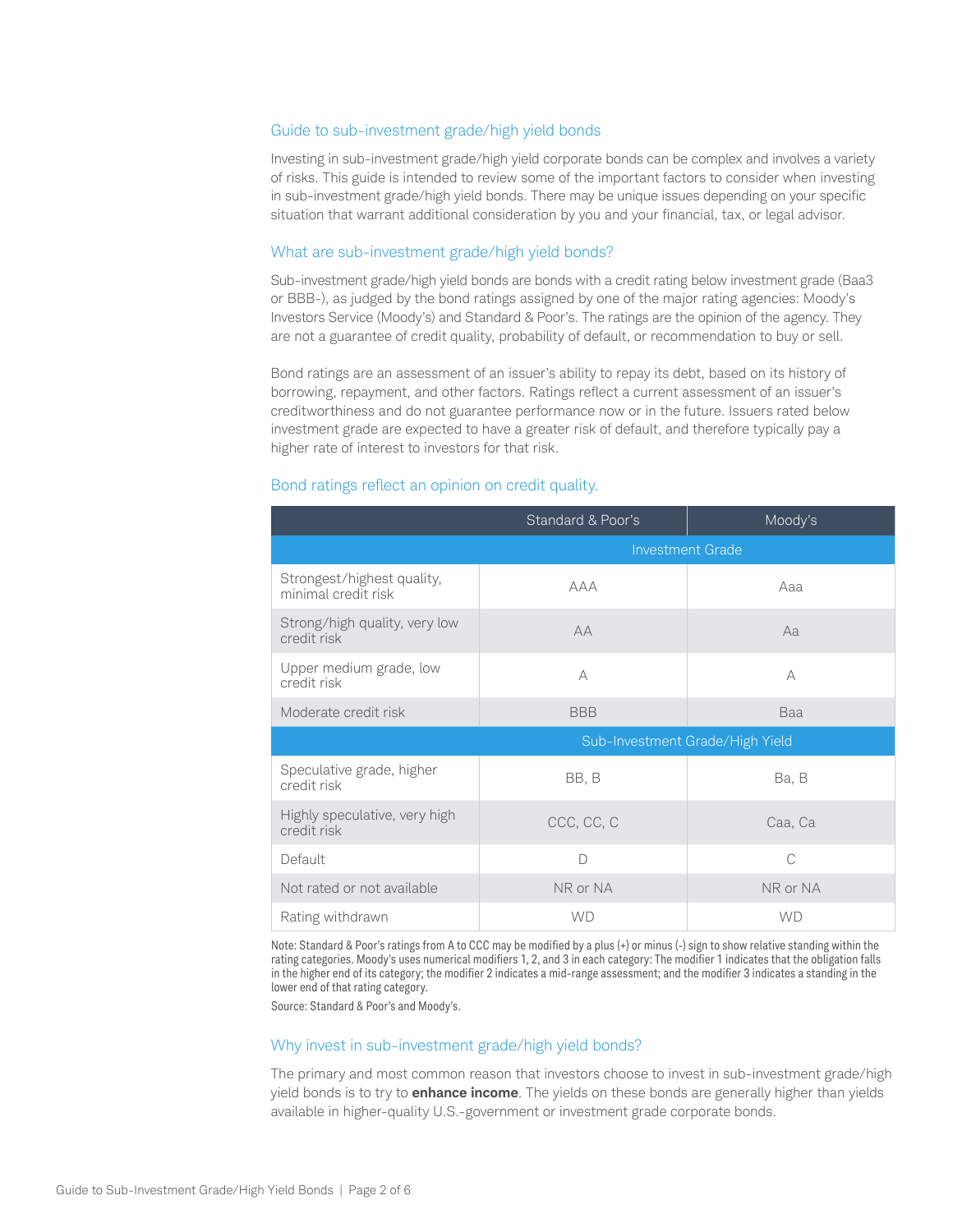Another possible reason that investors choose to invest in sub-investment grade/high yield bonds is for **portfolio diversification**. Investors with greater risk tolerance may choose to diversify a portion of their fixed income portfolio into sub-investment grade/high yield bonds in order to get exposure to a different risk/return profile. For example, sub-investment grade/high yield bonds tend to be less sensitive to changes in Treasury yields than investment grade corporate bonds. However, they can also be more sensitive to economic conditions—both negatively during deteriorating conditions and positively during improving conditions.

Lastly, investors may choose to invest in sub-investment grade/high yield bonds for possible **capital appreciation**. Sub-investment grade/high yield bonds can experience dramatic price fluctuations depending on market and issuer conditions. Investors with a high risk tolerance may choose to speculate on these price-driven returns by buying and selling sub-investment grade/high yield bonds.

# What are the risks of sub-investment grade/high yield bonds?

While sub-investment grade bonds generally provide higher yields than investment grade bonds, there are increased risks associated with these securities that you should be aware of before deciding whether to invest. It's easy to be tempted by higher yields and strong returns; however, most investors should only consider sub-investment grade/high yield bonds in moderation as support for, not the core of, a well-diversified fixed income portfolio. Understanding these risks is important to your ability to select the appropriate types of fixed income investments and construct a portfolio to meet your goals.

# Credit risk

Credit risk is the possibility that a bond's issuer will be unable to make interest payments or return principal at maturity as promised. Credit risk comes in two primary forms that can each affect the value of a security. To understand the implications of credit risk, you must consider the risk of default and credit downgrade:

• **Default risk**—Default occurs when an issuer no longer makes bond interest payments and/or no longer pays back principal in a timely manner. Default can also be triggered by violations of financial or other covenants in the bond indenture. This may lead to bankruptcy or reorganization in corporate issuers. As illustrated in the chart below, sub-investment grade/high yield bonds have historically experienced a substantially higher rate of default compared to investment grade bonds.



#### Cumulative Five-Year Average Default Rate

Source: Moody's Investors Services, "Annual Corporate Default Study: Corporate Default and Recovery Rates, 1920-2015." The default rates shown are the average cumulative issuer-weighted global default rate, using data from 1920 through 2015.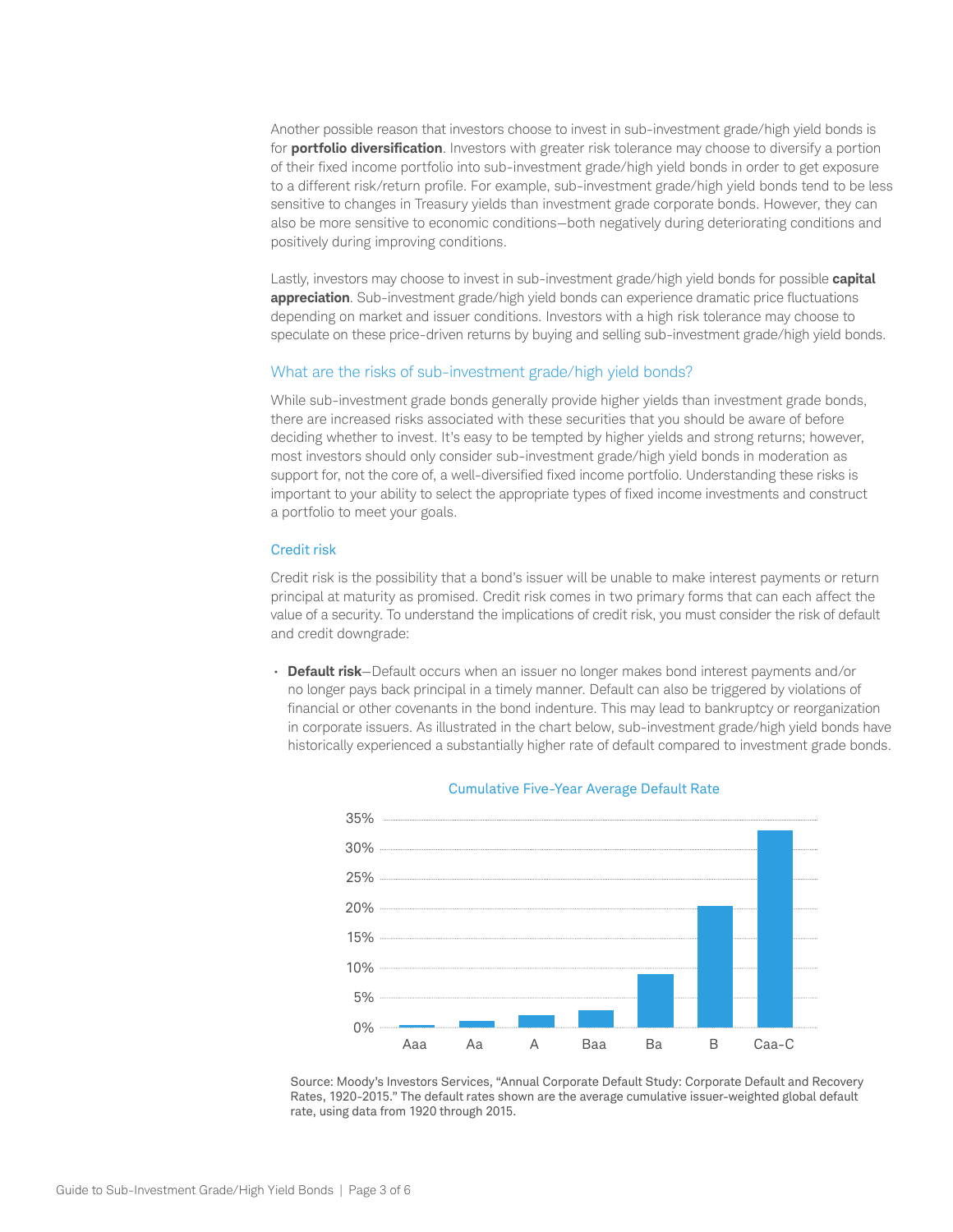**Downgrade risk**—This is the risk that a credit rating agency lowers its rating on the bond or issuer. Even without default, a rating downgrade or other credit event—such as being placed on credit watch, reorganizations, or legal proceedings—can result in a fall in price before maturity. For example, bonds may go on a negative credit watch before being downgraded as a signal to the market that a downgrade might be coming. When the market fears a bond might be downgraded, the price may start to fall. Even without a downgrade, the price of an individual bond in the open market may decline if business conditions or performance for the issuer change. Bond rating agencies are not predictors of credit quality, and can often react slowly to changing credit events, meaning that a sub-investment grade/high yield bond's price may decline prior to a rating agency placing the bond on review for downgrade.

## Interest rate, economic, and market risks

It's widely known that the prices of outstanding bonds typically move in the opposite direction of interest rates. All else being equal, when interest rates rise, the prices of bonds fall; and when rates fall, prices rise. However, the higher income payments that high yield bonds offer decreases their sensitivity to rising rates, and over time can help offset potential price declines.

Generally, the economic prospects of issuers of sub-investment grade/high yield bonds tend to be better when economic conditions are improving and worse when those conditions weaken. If the economic prospects of an issuer are deteriorating, that may negatively impact the market's view of the issuer's creditworthiness and, therefore, the prices of their bonds. While this can also be said for investment grade issuers, the effects tend to be more pronounced for issuers of sub-investment grade/high yield bonds.

Also, during extreme market uncertainty, investors often flock to investments that are considered to be safe (such as U.S. Treasury securities), resulting in what's known as a "flight to quality." This overall movement by market participants out of riskier assets and into safer assets can also have a negative impact on the prices of sub-investment grade/high yield bonds relative to investment grade bonds. This disproportionately negative impact was seen in 2008, when sub-investment grade/high yield bonds dropped more than 25% in value (along with a 37% drop in the S&P 500®) versus a 5% drop in investment grade corporate bonds.<sup>1</sup>

# Liquidity risk

Liquidity is the measure of how easily you can sell a security without incurring high transaction costs or a reduction in price. Investors encounter liquidity risk when they are forced to sell a security before maturity and find that the amount they receive for their security is significantly less than the amount that they would have to pay to purchase the same security at the same point in time.

Liquidity is measured in terms of the bid-ask spread—the price difference between what someone is willing to pay for the security (bid) and what they are willing to sell the security for (ask). The market for sub-investment grade/high yield bonds is generally less liquid than for investment grade bonds because issue sizes tend to be smaller and buyers may be unwilling to bid on bonds with increased risk. As a result, the bid-ask spread is typically much wider for sub-investment grade/high yield bonds.

Corporate bonds with higher ratings are generally more liquid than those with lower ratings. This is an important and often under-appreciated aspect of investing in sub-investment grade/high yield bonds. Bond dealers may offer a lower price for a less desirable security, such as one that is having credit problems. If you have to sell early, the price may be lower than you originally paid, or lower than what might otherwise be expected, because there are few potential buyers.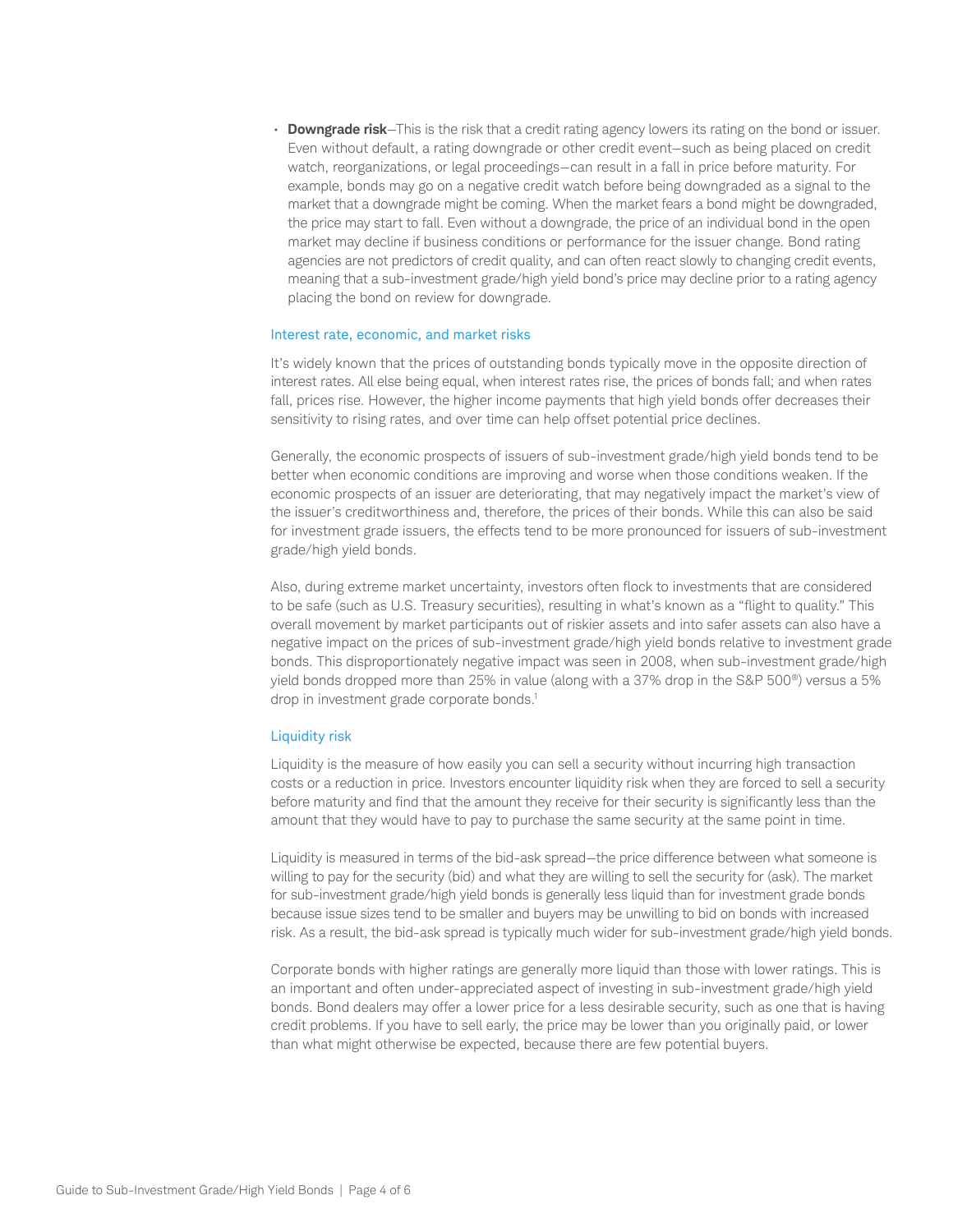## What are some ways to help manage risk?

Due to the increased risks associated with sub-investment grade/high yield bonds, it's important that investors consider a number of factors to help manage that risk.

First, **consider diversifying across issuers and sectors**. Diversification limits exposure to any single bond issuer that may have problems making timely interest and principal payments. In addition to diversifying by issuer, corporate bonds are categorized in three broad industry sectors—financial, industrial, and utility. Investors should consider an appropriate mix across these sectors.

While more aggressive investors may choose to invest in sub-investment grade/high yield bonds and are comfortable with the risks involved, the Schwab Center for Financial Research suggests that investors **consider limiting their allocation to no more than 20% of their fixed income portfolio** inclusive of other higher-risk fixed income sub-asset classes, such as preferred stocks and emerging market bonds.

Additionally, individual investors should generally **consider using a diversified mutual fund or exchange-traded fund** to benefit from professional management as well as to limit exposure to any single issuer. Bond funds can also be more liquid and cost-effective than a portfolio of individual bonds. However, it's important to know that bond funds do not promise a return of principal on a specific maturity date like individual bonds, and income payments and principal values can fluctuate. Also, bond funds may offer investors less transparency and control than individual bonds, be less tax-efficient, and be subject to trading limitations.

Diversification is important, as is the ability to assess **long-term credit quality** when investing in sub-investment grade/high yield bonds. As a tool to help clients with these assessments, Schwab provides Moody's Investors Service Credit Rating Reports on [Schwab.com.](http://Schwab.com) To view a ratings report from Moody's (when available), click the Moody's credit rating on either the Search Results page or the Positions page to access reports.

# How are Schwab registered representatives compensated for sub-investment grade/high yield bonds?

Investment professionals at Schwab are compensated based on a number of different components. For detailed information on how Schwab investment professionals, including Fixed Income Specialists, are compensated, see [Compensation and Advice Disclosures.](http://www.schwab.com/public/schwab/nn/legal_compliance/compensation_advice_disclosures/) 2

## Do sub-investment grade/high yield bonds make sense for you?

Sub-investment grade/high yield bonds may provide potential benefits to investors who understand the risks. This guide highlights some of the factors to consider before investing.

For further assistance in understanding sub-investment grade/high yield bonds or placing orders, please contact a Charles Schwab Fixed Income Specialist at **1-800-626-4600** between 8:30 a.m. and 6:00 p.m. ET.

For additional information about sub-investment grade/high yield bonds, visit the following websites:

# **Financial Industry Regulatory Authority (FINRA):** [finra.org](http://finra.org)

#### **U.S. Securities and Exchange Commission:** [sec.gov](http://sec.gov)

**Securities Industry and Financial Markets Association (SIFMA):** [investinginbonds.com](http://www.sifma.org/)